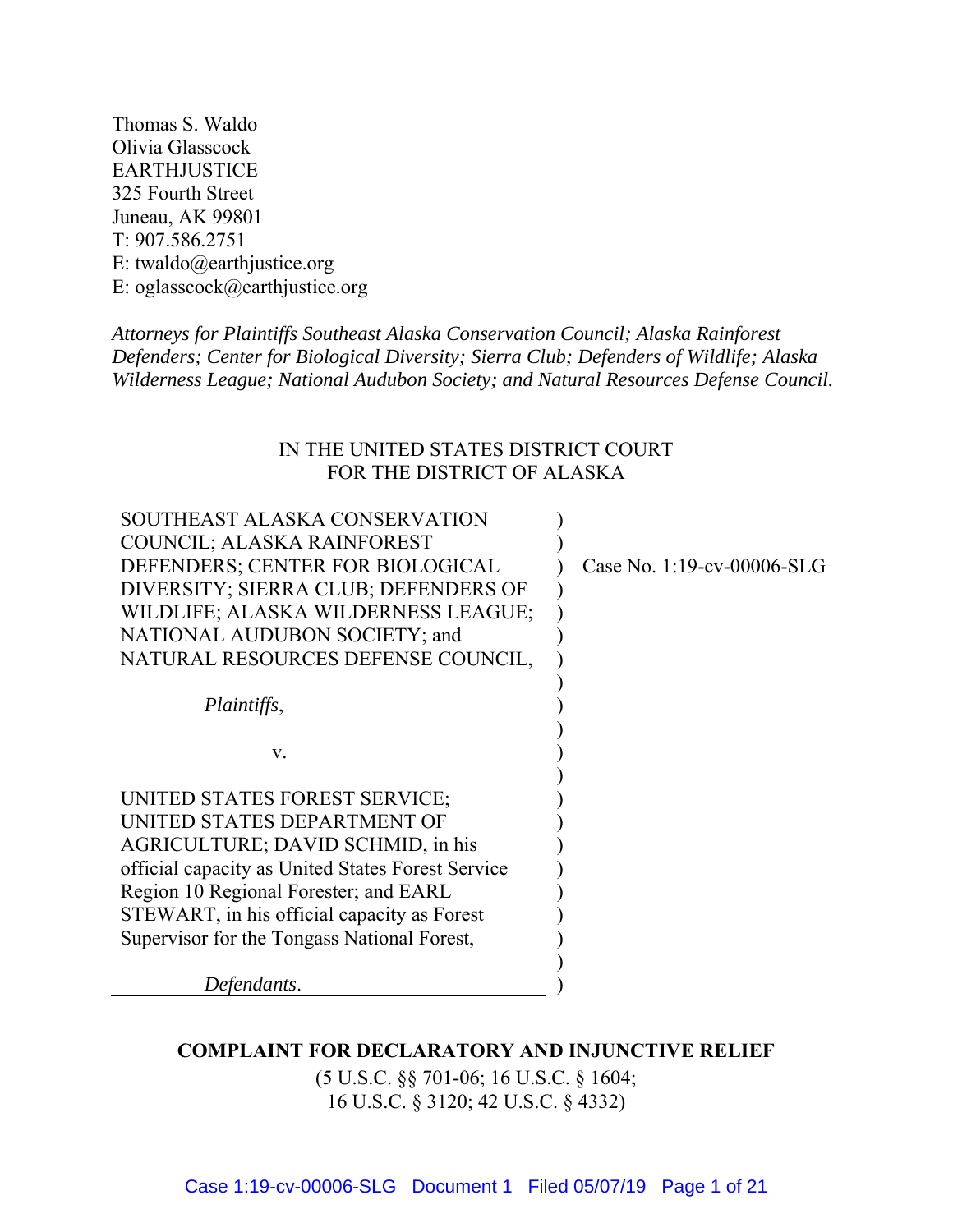### **SUMMARY**

1. This action challenges the Prince of Wales Landscape Level Analysis Project Record of Decision (the Record of Decision) signed by Tongass Forest Supervisor Earl Stewart on March 16, 2019, and the associated Final Environmental Impact Statement (FEIS) published on November 2, 2018. Plaintiffs bring this case under the National Environmental Policy Act (NEPA), 42 U.S.C. § 4332, the Alaska National Interest Lands Conservation Act (ANILCA), 16 U.S.C. § 3120, and the National Forest Management Act (NFMA), 16 U.S.C. § 1604.

2. The Prince of Wales Landscape Level Analysis Project (the Project) in the Tongass National Forest includes extensive old-growth and second-growth logging. The project area is roughly 2.3 million acres. The project area contains about 1.8 million acres of national forest land. The Project authorizes logging of up to 656 million board feet (mmbf) of timber. The U.S. Forest Service (Forest Service) estimates that this logging would occur on over 42,000 acres. The Forest Service estimates about 164 miles of roads associated with the logging would be constructed as part of the Project. The Record of Decision authorizes implementation of the Project to take place over a span of fifteen years.

3. The project area is located on Prince of Wales Island and surrounding islands. The islands in the project area have been subject to decades of old growth logging and road building. These activities have significantly reduced habitat capability

*Southeast Alaska Conservation Council et al. v. U.S. Forest Service et al.,* 1 Case No. 1:19-cv-00006-SLG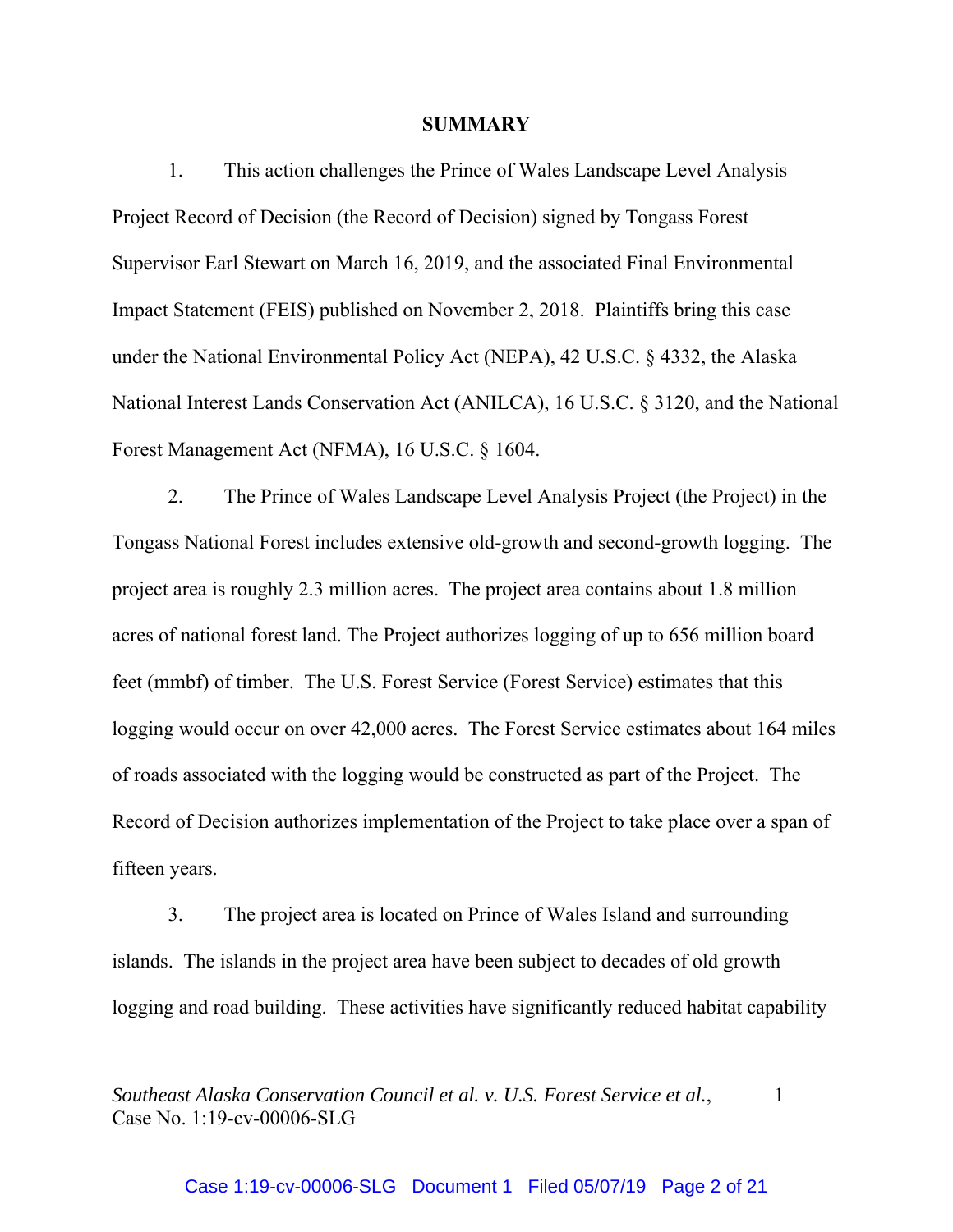for the Alexander Archipelago wolf, Sitka black-tailed deer, and other species. Logging has significantly restricted opportunities for subsistence hunting of deer. The Project will further exacerbate these impacts. The Project will irreparably harm residents of the island who engage in subsistence and other uses of the project area.

4. The Forest Service has authorized this Project using an approach that has been soundly rejected by the courts. The agency authorized the Project before identifying specific locations for logging or road construction. As a result, the FEIS does not adequately describe the direct, indirect, or cumulative impacts of the Project on the human environment or on subsistence uses.

5. The Forest Service is required to comply with the 2016 Land and Resource Management Plan for the Tongass National Forest (2016 Amended Forest Plan). The 2016 Amended Forest Plan requires the Forest Service to provide site-specific information, such as unit cards and road planning measures, during the planning process. The Forest Service did not provide that information during its planning process. It has stated it will not do so until the implementation phase.

6. By failing to specify where logging would occur or where new roads would be built, and by failing to evaluate the impacts of these location-specific activities, the FEIS does not provide sufficient information for informed decision-making or informed public participation.

*Southeast Alaska Conservation Council et al. v. U.S. Forest Service et al.*, 2 Case No. 1:19-cv-00006-SLG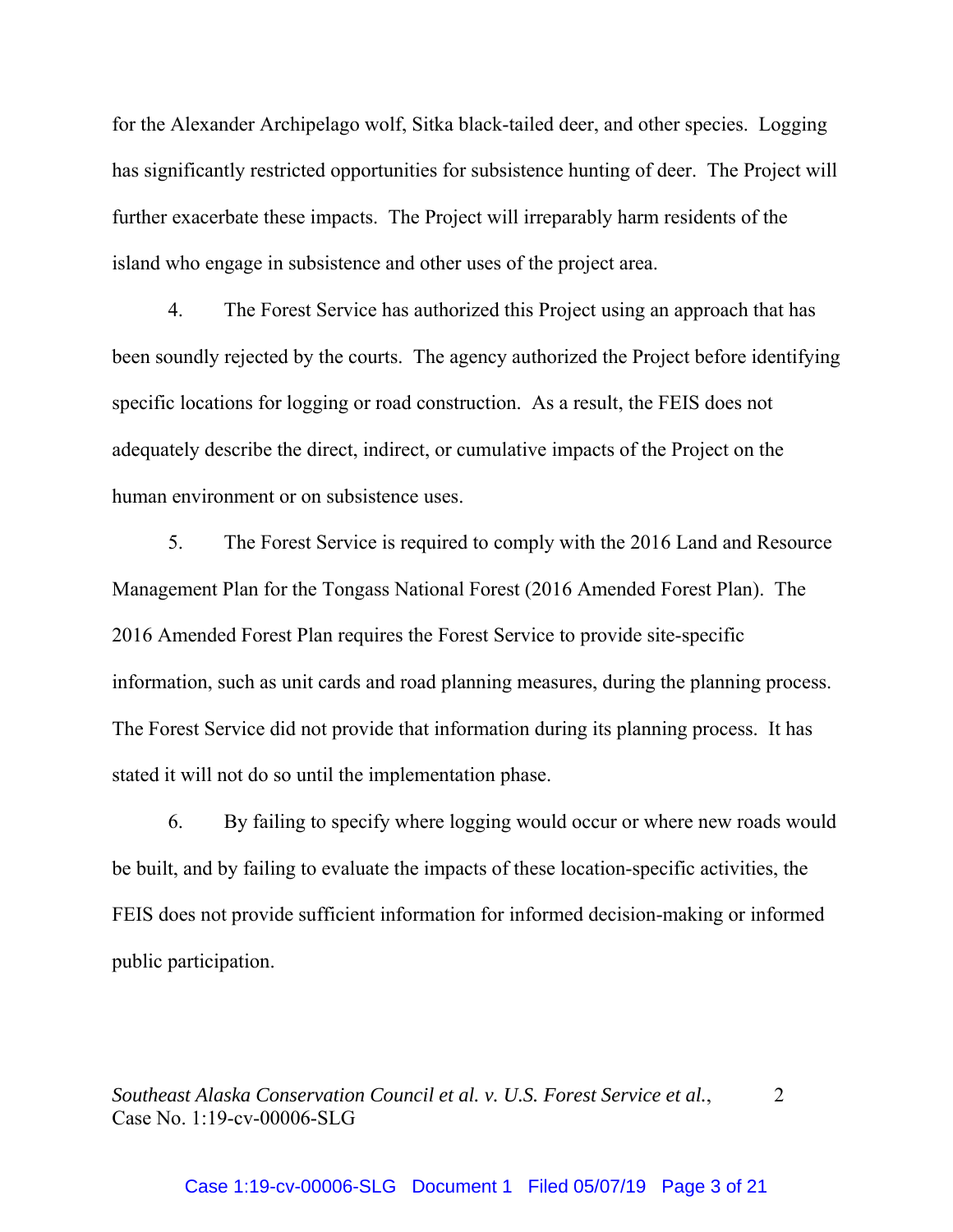## **JURISDICTION, RIGHT OF ACTION, AND VENUE**

7. This Court has jurisdiction pursuant to 28 U.S.C. § 1331 and may issue a declaratory judgment and further relief pursuant to 28 U.S.C. § § 2201-02. Judicial review is available under the Administrative Procedure Act. 5 U.S.C. §§ 701-06.

8. Venue is proper in this Court pursuant to 28 U.S.C. § 1391(e).

## **PLAINTIFFS**

9. Southeast Alaska Conservation Council (SEACC) is a non-profit, memberbased organization, with hundreds of members, a majority of whom are Alaskans. They come from many walks of life, including commercial fishermen, Alaska Natives, tourism and recreation business owners, small timber operators, and high-value-added manufacturers, hunters, and guides. SEACC reaches out to its members and the general public through various means, including its website, Facebook and Instagram accounts, its newsletter "The Ravencall," other publications, action alerts, and public meetings. SEACC's mission is to protect the special places of the world's largest temperate rainforest, promote conservation, and advocate for sustainability in human use of natural resources. Inspired by the land, wildlife, cultures, and communities of Southeast Alaska, SEACC strives to insure this interconnected whole exists for future generations. To achieve its mission, SEACC and its members have worked to protect the Tongass National Forest and advocated for balanced, sustainable use of the Tongass National Forest's renewable forest resources, including fish and wildlife and the commercial,

*Southeast Alaska Conservation Council et al. v. U.S. Forest Service et al.*, 3 Case No. 1:19-cv-00006-SLG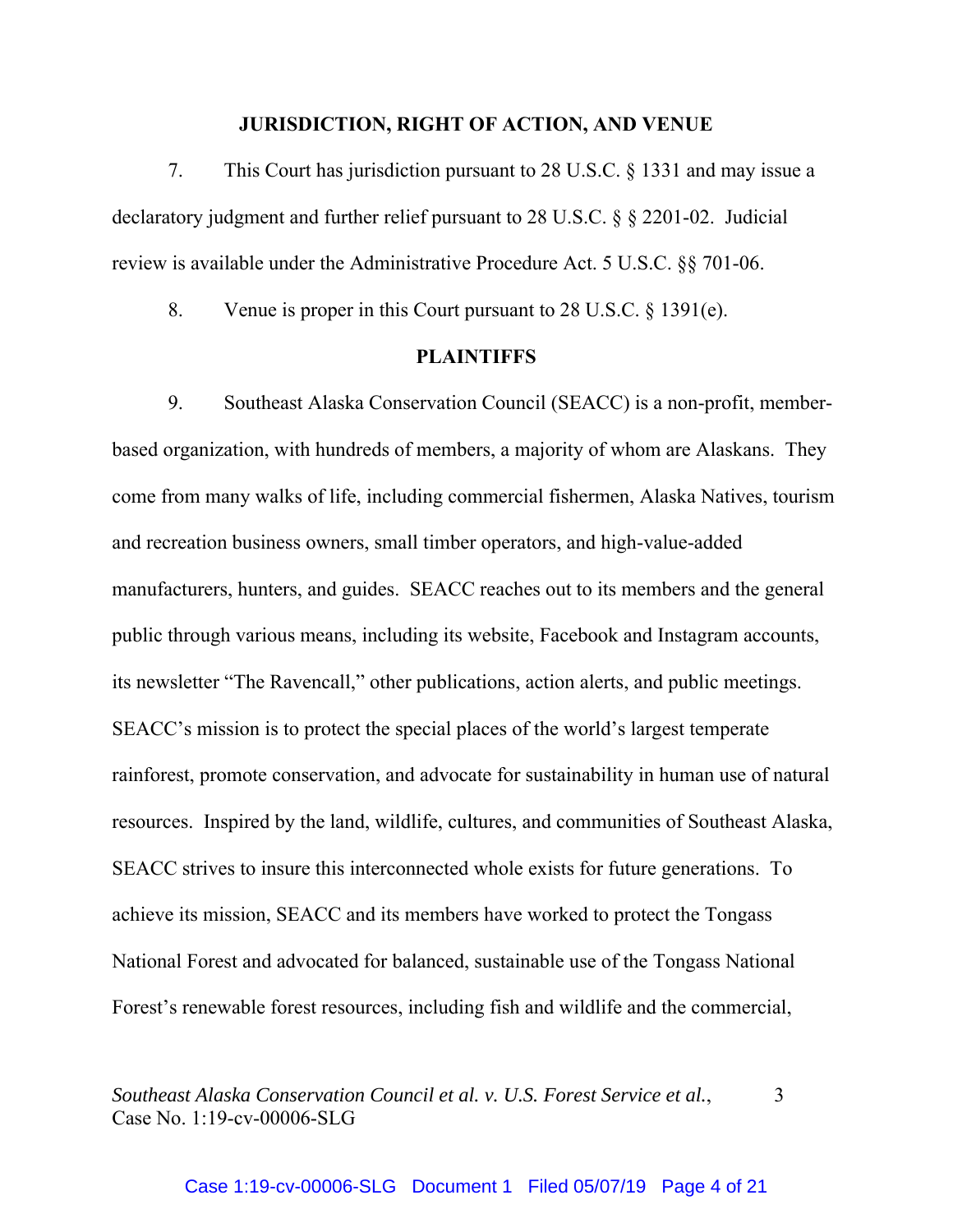recreational, and subsistence use of such resources for nearly 50 years. SEACC's public advocacy, education, and organizing efforts have created a legacy of effective partnerships with leaders within the region, and across the state and country. SEACC's community forest planning efforts, promotion of restoration, stewardship, and renewable energy projects, and land protection advocacy all contribute to its efforts to address ecological, energy, and economic needs throughout the Tongass.

10. Alaska Rainforest Defenders is a regional conservation non-profit corporation in Southeast Alaska. Alaska Rainforest Defenders was formerly known as Greater Southeast Alaska Conservation Community. The Alaska Rainforest Defenders stand together to defend and promote the biological integrity of Southeast Alaska's terrestrial, freshwater, and marine ecosystems for the benefit of current and future generations. Alaska Rainforest Defenders seeks to foster protection of southeast Alaska's fish and wildlife and their habitat. The members of Alaska Rainforest Defenders use public lands throughout southeast Alaska and the project area for commercial and subsistence fishing and hunting, professional scientific work, and a wide range of recreational activities.

11. Center for Biological Diversity is a non-profit corporation headquartered in Tucson, Arizona, with offices in a number of states. The Center has approximately 70,000 members throughout the United States, including Alaska, as well as in other countries. The Center works to ensure the long-term health and viability of animal and

*Southeast Alaska Conservation Council et al. v. U.S. Forest Service et al.*, 4 Case No. 1:19-cv-00006-SLG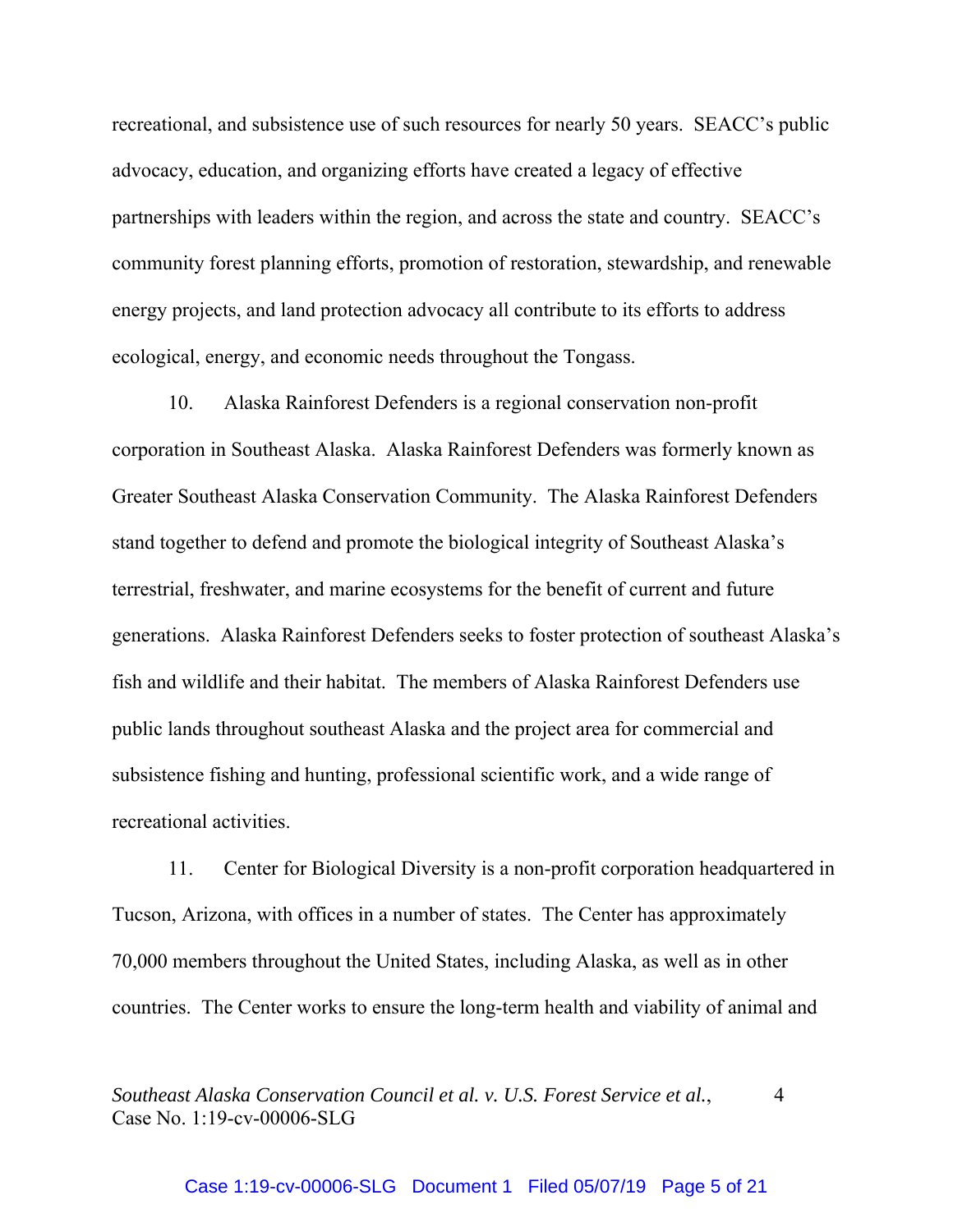plant communities across the United States and elsewhere, and to protect the habitat these species need to survive. The Center believes that the health and vigor of human societies and the integrity and wildness of the natural environment are closely linked. The Center has been actively involved in protecting Alaska's wildlife since the early 1990s. With regard to the Tongass National Forest, the Center has filed petitions to protect the Queen Charlotte goshawk and the Alexander Archipelago wolf under the Endangered Species Act. The Center closely follows the fate of these and many other species that depend upon old growth habitat in the Tongass.

12. The Sierra Club is a national nonprofit organization of approximately 780,000 members dedicated to exploring, enjoying, and protecting the wild places of the earth; to practicing and promoting the responsible use of the earth's ecosystems and resources; to educating and enlisting humanity to protect and restore the quality of the natural and human environment; and to using all lawful means to carry out these objectives. Members of the Sierra Club nationally, and Sierra Club's Alaska Chapter locally, use the Tongass National Forest for recreation, commercial and recreational fishing, subsistence, wildlife viewing, and other activities. The Sierra Club has advocated for the protection of Tongass forestlands and the values therein since 1892 when the club was created by John Muir. The Sierra Club has been active in creating, opposing, or supporting Tongass land management actions for 45 years. The Alaska

*Southeast Alaska Conservation Council et al. v. U.S. Forest Service et al.*, 5 Case No. 1:19-cv-00006-SLG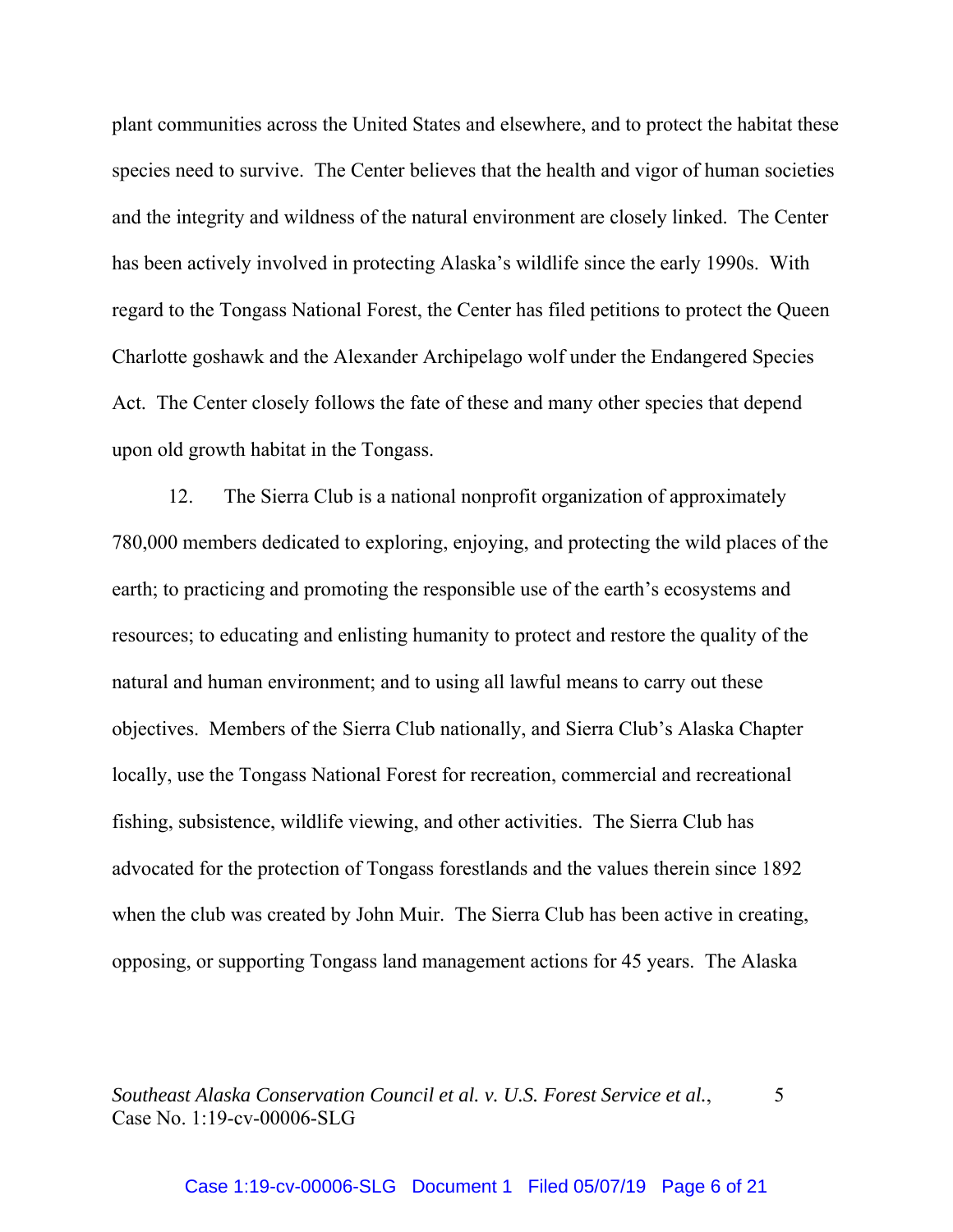Chapter of the Sierra Club has approximately 1,800 members with about 380 of them residing in Southeast Alaska.

13. National Audubon Society is a not-for-profit organization now in its second century. With its 23 state offices, 41 Centers, and 466 chapters, the mission of the National Audubon Society is to conserve and restore natural ecosystems, focusing on birds, other wildlife, and their habitats, for the benefit of humanity and the earth's biological diversity. Audubon brings scientific perspective and support to broader, collective conservation efforts to advance conservation-oriented public policies, including in Alaska. Through the Audubon Alaska state office and the five local Alaska chapters, National Audubon Society has played an important role in conserving Alaska's natural heritage and has long championed Alaska's special places, including the Tongass National Forest.

14. Defenders of Wildlife is a non-profit organization with its principal office in Washington, D.C. and field offices throughout the country. Defenders of Wildlife has approximately 1.8 million members and supporters, including over 6,000 in Alaska. The organization's primary mission is to further the protection of native wildlife and plants in their natural communities. Defenders of Wildlife has advocated for the protection of Tongass species, including the Alexander Archipelago wolf, Queen Charlotte goshawk, northern flying squirrel, marten, and bats in comments on the Tongass National Forest Management Plan amendment process, by submitting detailed comments on proposed

*Southeast Alaska Conservation Council et al. v. U.S. Forest Service et al.,* 6 Case No. 1:19-cv-00006-SLG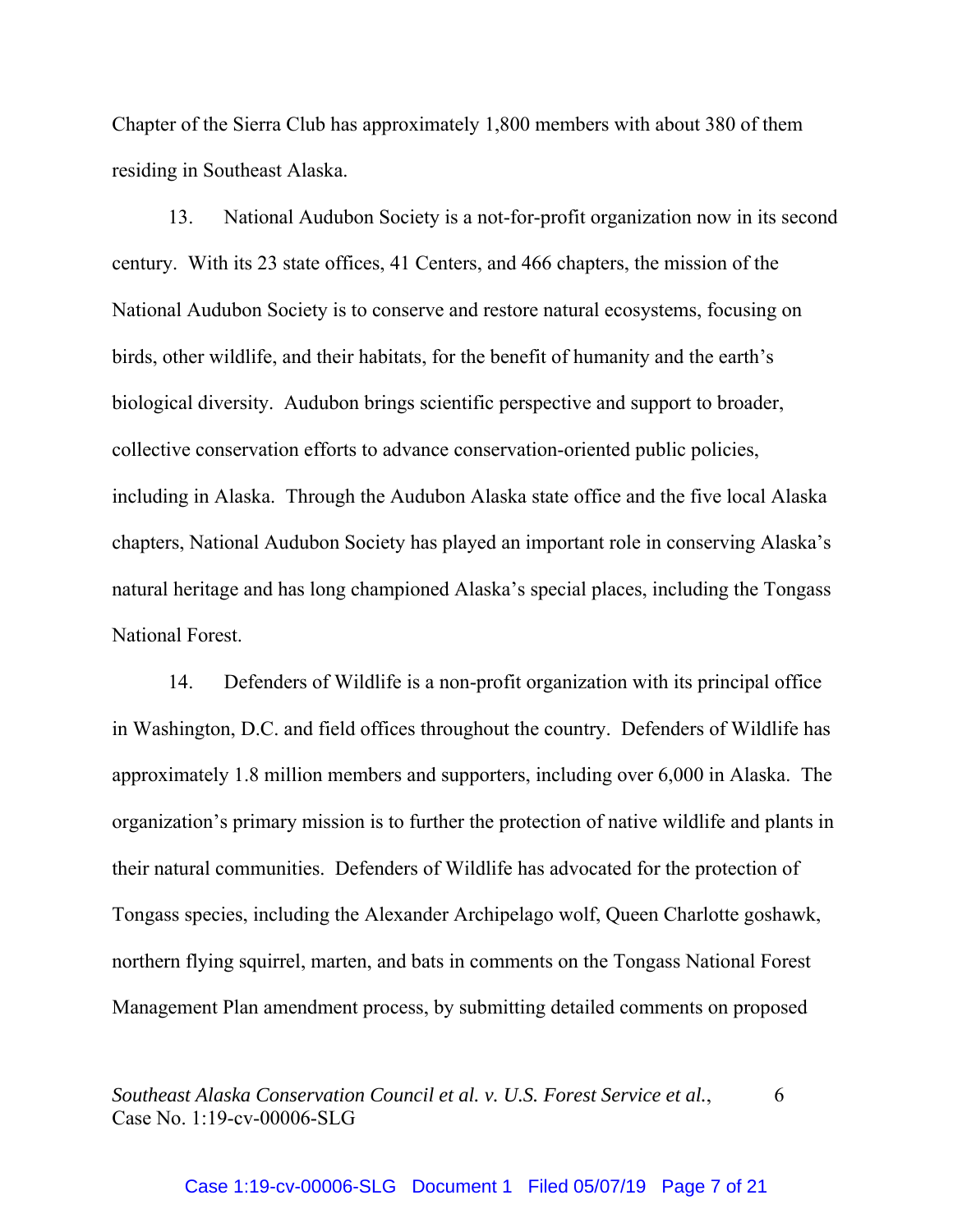rules and environmental impact statements, providing information to its members and the public, and litigating.

15. Natural Resources Defense Council (NRDC) is a non-profit environmental advocacy organization with three million members and online activists. NRDC works to safeguard the earth—its people, its plants and animals, and the natural systems on which all life depends. NRDC has a long history of interest and involvement in Tongass-related management issues, dating back to the early 1970s. Over the years, NRDC has participated in numerous management and policy processes, and litigated both defending and challenging federal decisions, affecting the Tongass National Forest. Its members have filed many hundreds of thousands of comments with federal agencies advocating conservation of the Tongass. No other national forest has seen such sustained advocacy from NRDC. This commitment reflects the unique place the Tongass holds in the National Forest System, as its largest unit and the one with far and away the most natural values, and indeed one of the largest in the world's catalogue of remaining principally intact temperate rainforest ecosystems.

16. Alaska Wilderness League (the League) is a non-profit organization with approximately 100,000 members and activists located in Alaska and throughout the United States. The League was founded in 1993 to advocate for protection of Alaska's public lands and waters, which are threatened with environmental degradation. The League is headquartered in Washington, DC and has an Alaska office in Anchorage. The

*Southeast Alaska Conservation Council et al. v. U.S. Forest Service et al.,*  $\overline{7}$ Case No. 1:19-cv-00006-SLG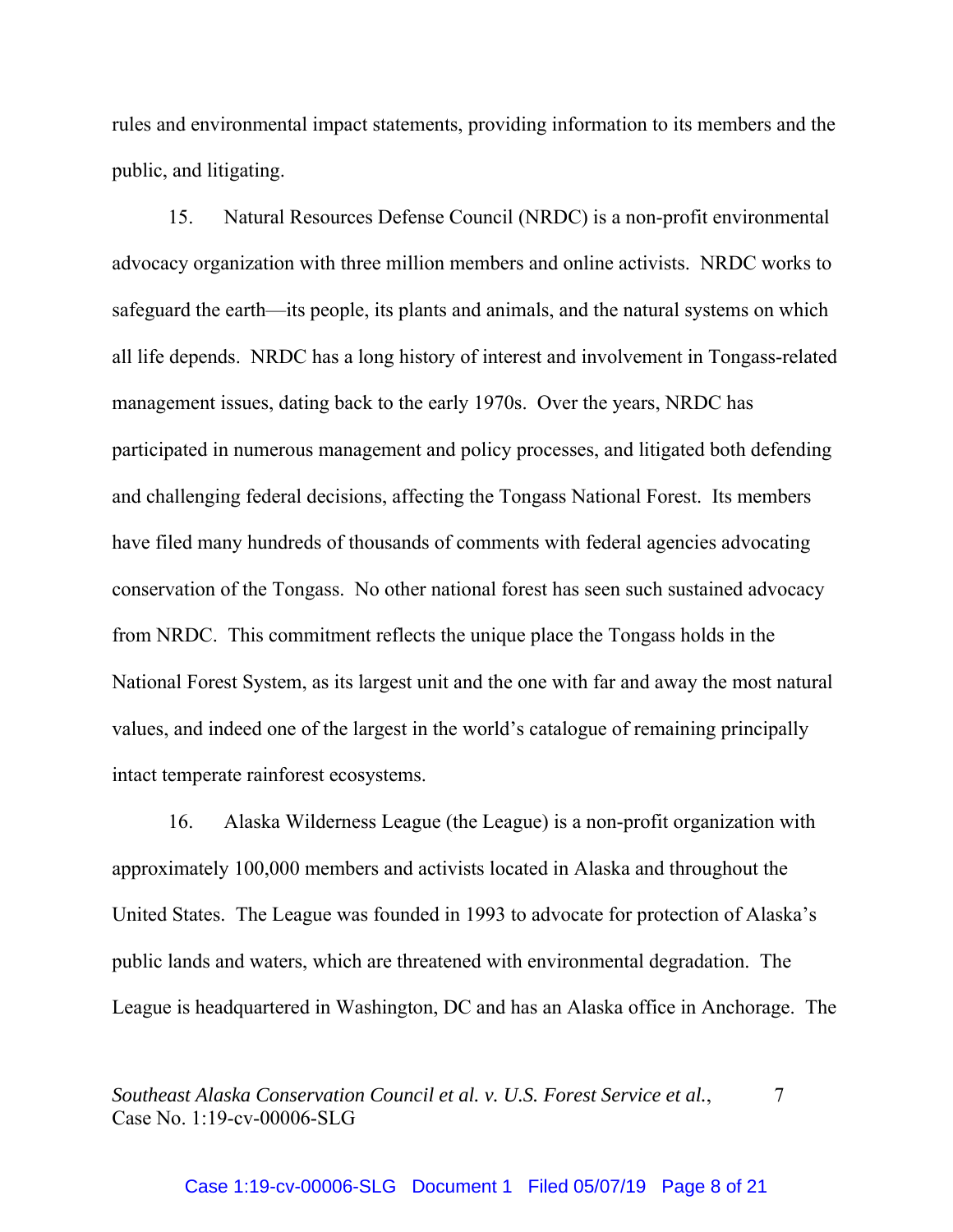League works to preserve Alaska's wild lands and waters by engaging citizens and decision makers with a courageous, constant, victorious voice for Alaska. The League works at the federal level on a variety of issues affecting Alaska's wild lands and waters including the Tongass National Forest. The League's rainforest program is focused on protecting old growth forest in the Tongass.

17. Members of the plaintiff organizations reside near, visit, or otherwise use and enjoy the Prince of Wales project area. Members of the plaintiff organizations use lands throughout the project area for recreation, subsistence, sport hunting and fishing, wildlife viewing, photography, education, and aesthetic and spiritual enjoyment. The plaintiffs and their members derive scientific, recreational, aesthetic, and conservation benefits and enjoyment from their use of the area. The logging and roadbuilding authorized in the Prince of Wales Project will directly and irreparably injure these interests.

18. The plaintiff organizations monitor the use of forest ecosystems and compliance with the laws respecting these ecosystems, educate their members and the public concerning management of these ecosystems, and advocate policies and practices that conserve the natural value of these ecosystems. Plaintiffs cannot achieve these organizational purposes fully without adequate information and public participation in the processes required by law. The interests and organizational purposes of the plaintiffs are

*Southeast Alaska Conservation Council et al. v. U.S. Forest Service et al.,* 8 Case No. 1:19-cv-00006-SLG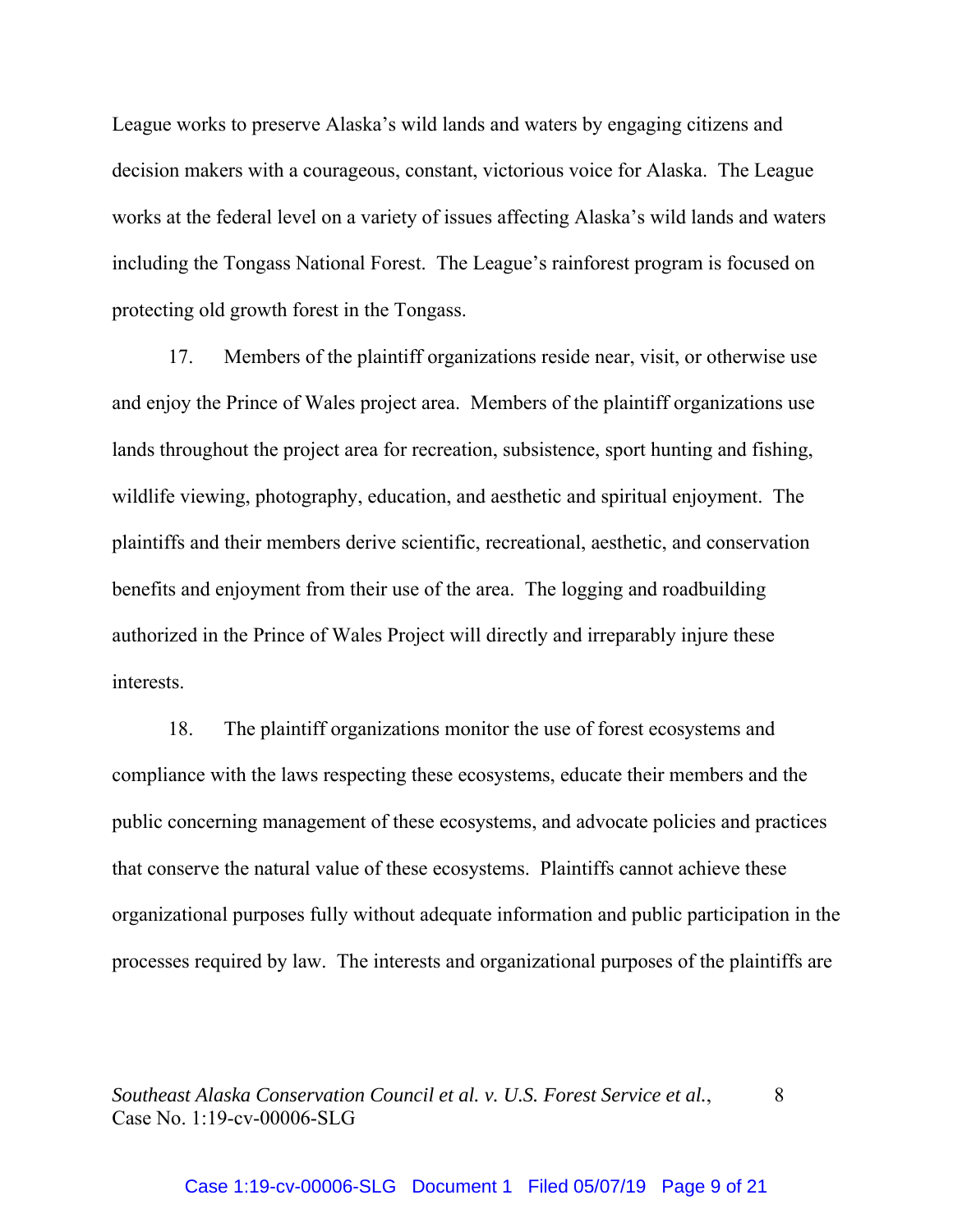directly and irreparably injured by Defendants' violations of the laws as described in this complaint.

19. Plaintiffs participate actively in the administrative processes established for management of the Tongass National Forest and did so for the Prince of Wales Project. Plaintiff groups submitted comments on scoping and on the draft environmental impact statement (DEIS) for the Project. These groups also filed objections to the draft Record of Decision, pursuant to Forest Service regulations. Plaintiffs have exhausted administrative remedies for the decision challenged in this complaint. These organizations seek declaratory and injunctive relief preventing the Forest Service from proceeding with unlawful actions that cause harm to the environment and to subsistence uses, and thereby to their members, pending compliance with the law.

## **DEFENDANTS**

20. The full name of Defendant United States Forest Service is United States Department of Agriculture, Forest Service. It is an agency of the Department of Agriculture entrusted with the administration of the national forests, including the Tongass National Forest.

21. Defendant United States Department of Agriculture is the department of the executive branch responsible for overseeing the activities of the Forest Service.

*Southeast Alaska Conservation Council et al. v. U.S. Forest Service et al.,* 9 Case No. 1:19-cv-00006-SLG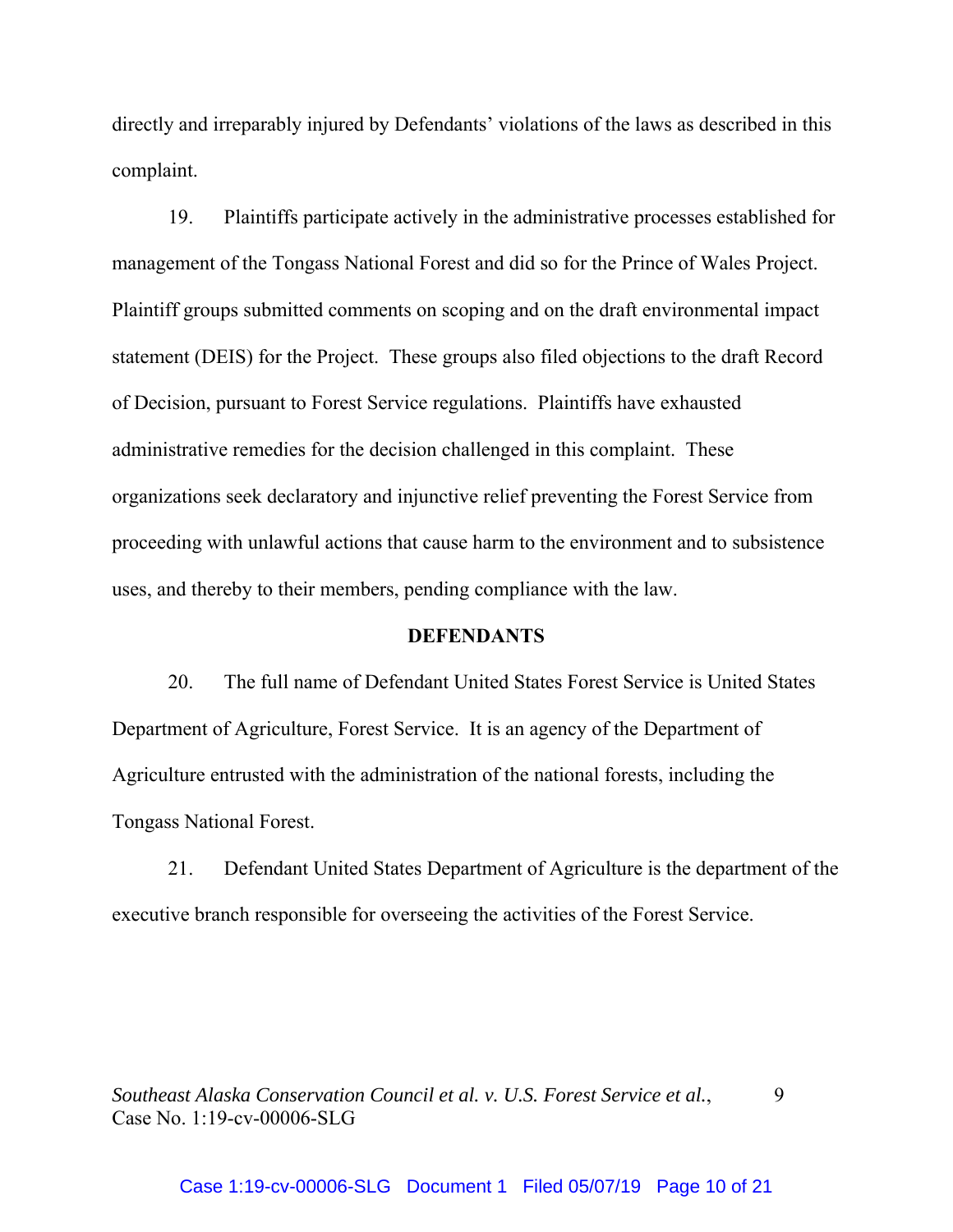22. Defendant David Schmid is sued in his official capacity as Regional Forester for Region 10 of the United States Forest Service. Schmid was the decisionmaker on the objections to the draft Record of Decision for the Prince of Wales Project.

23. Defendant Earl Stewart is sued in his official capacity as the Forest Supervisor for the Tongass National Forest. Stewart signed the Record of Decision for the Prince of Wales Project.

## **FACTS**

24. The Tongass National Forest is part of one of the few temperate rainforest ecosystems in the world. It is this country's largest national forest. Prince of Wales Island and the other islands in the project area are part of the Alexander Archipelago. The project area provides habitat for Sitka black-tailed deer, bears, salmon, grouse, goshawks, Alexander Archipelago wolves, and small endemic mammals. Decades of clearcut logging have caused significant habitat loss in the project area.

25. The communities of Southeast Alaska depend on the Tongass National Forest and the project area for employment in commercial fishing and fish processing, recreation, and tourism. Many residents of the communities in the project area depend on subsistence hunting and fishing to meet basic needs. Residents across Prince of Wales and nearby islands use many parts of the project area for hunting, fishing, and gathering.

26. The Forest Service published the FEIS on November 2, 2018. Forest Supervisor Earl Stewart signed the Record of Decision on March 16, 2019.

*Southeast Alaska Conservation Council et al. v. U.S. Forest Service et al.*, 10 Case No. 1:19-cv-00006-SLG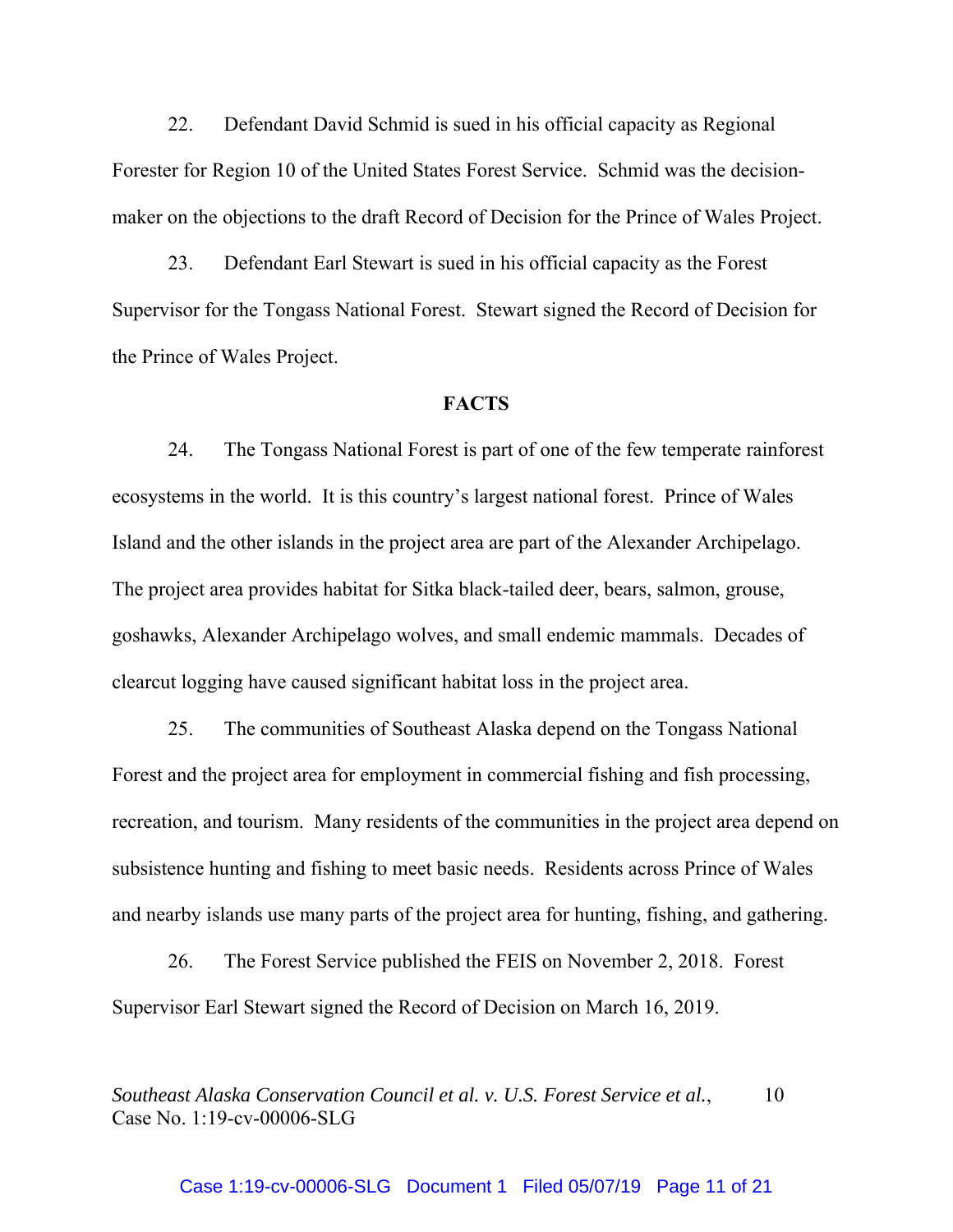27. The maximum volume of timber authorized for sale in the Record of Decision exceeds that of any other single site-specific record of decision issued by the Forest Service nationwide subsequent to 1989. The maximum volume of old-growth timber authorized for sale in the Record of Decision exceeds that of any other single sitespecific record of decision issued by the Forest Service nationwide subsequent to 1989.

28. The maximum volume of timber authorized for sale in the Record of Decision exceeds that of any other single site-specific record of decision issued by the Forest Service nationwide subsequent to 1994. The maximum volume of old-growth timber authorized for sale in the Record of Decision exceeds that of any other single sitespecific record of decision issued by the Forest Service nationwide subsequent to 1994.

29. The Project also includes some habitat restoration and recreation improvements.

30. The Project will result in the reduction of habitat available for several species in the project area. This includes habitat for Sitka black-tailed deer, bears, grouse, goshawks, Alexander Archipelago wolves, and small endemic mammals. The Project may cause a significant restriction of subsistence hunting for deer. The FEIS and the Record of Decision acknowledge these facts.

31. Neither the DEIS nor the FEIS provides site-specific information about logging or roadbuilding. The FEIS states: "The [Prince of Wales Landscape Level

*Southeast Alaska Conservation Council et al. v. U.S. Forest Service et al.,* 11 Case No. 1:19-cv-00006-SLG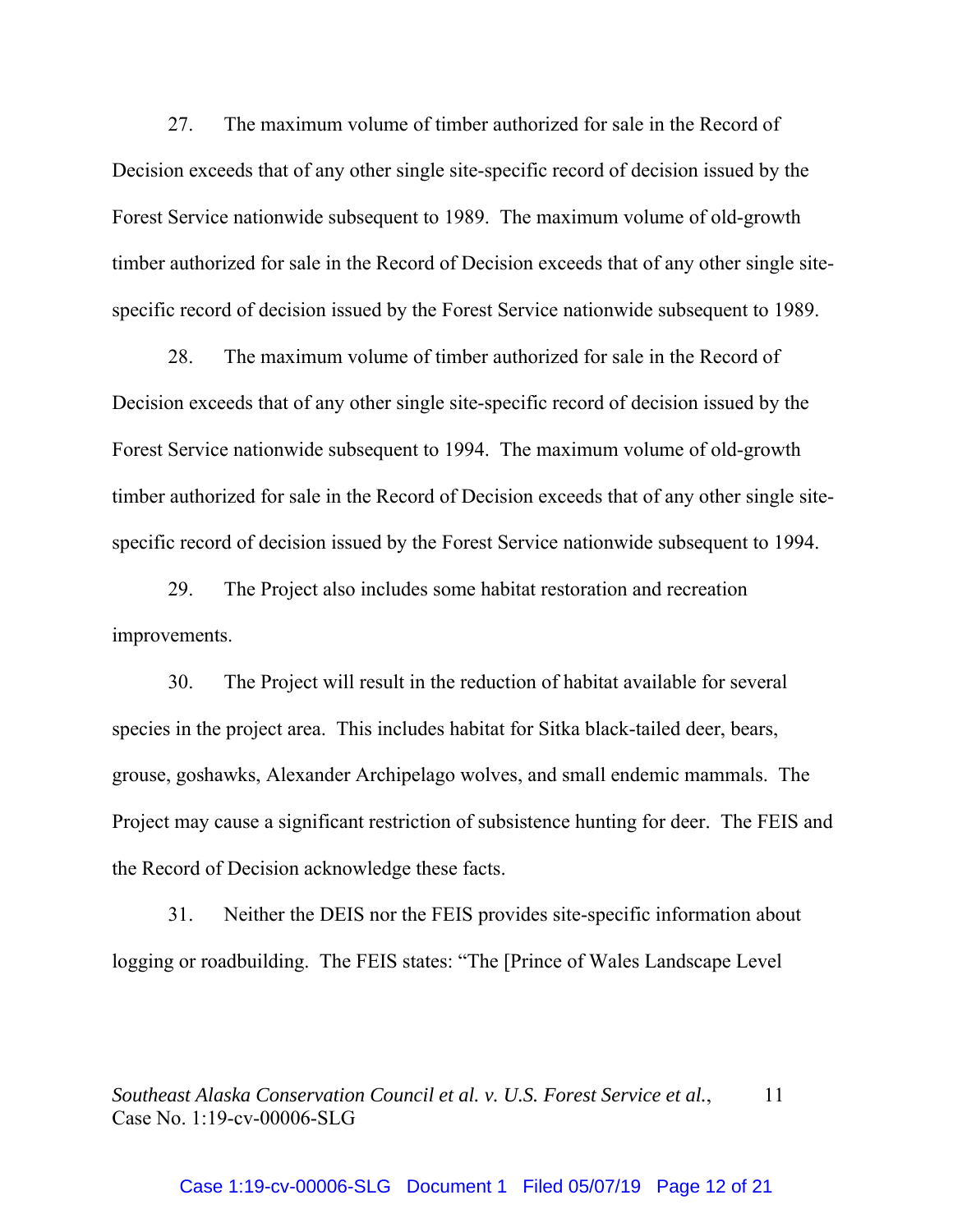Analysis] Project proposes to harvest timber and build roads under all action alternatives, but it is unknown at this time where on the landscape this would occur." FEIS at 3-234.

32. The FEIS's Response to Comments states that "it is not possible to determine all of the direct, indirect, or cumulative impacts to wildlife habitat or connectivity that could result from this project before implementation." FEIS, Appendix D at D-58. Nevertheless, the Forest Service states that it is approving this Record of Decision "without the need for additional NEPA analysis." *Id.*, Appendix B at B-1.

33. During implementation, the Forest Service does not intend to conduct any further subsistence hearings or findings under section  $810(a)(2)-(3)$  of ANILCA, 16 U.S.C. § 3120(a)(2)-(3). The Implementation Plan included in the Record of Decision does not call for any further subsistence hearings or findings.

34. In the 1980's, the Forest Service lost at least two court decisions for failure to provide adequate site-specific information and analysis in the environmental impact statements (EISs) for Tongass timber sales. *City of Tenakee Springs v. Block*, 778 F.2d 1402 (9th Cir. 1985); *City of Tenakee Springs v. Courtright*, No. J86-024-CIV, 1987 WL 90272 (D. Alaska June 26, 1987). In subsequent Tongass timber sale EISs, the Forest Service began including comprehensive, detailed quantitative and qualitative descriptions of the logging and road access plans for each harvest unit proposed for sale. When it did so, the courts upheld the adequacy of the site-specific information. *Stein v. Barton*, 740 F. Supp. 743, 748-49 (D. Alaska 1990).

*Southeast Alaska Conservation Council et al. v. U.S. Forest Service et al.*, 12 Case No. 1:19-cv-00006-SLG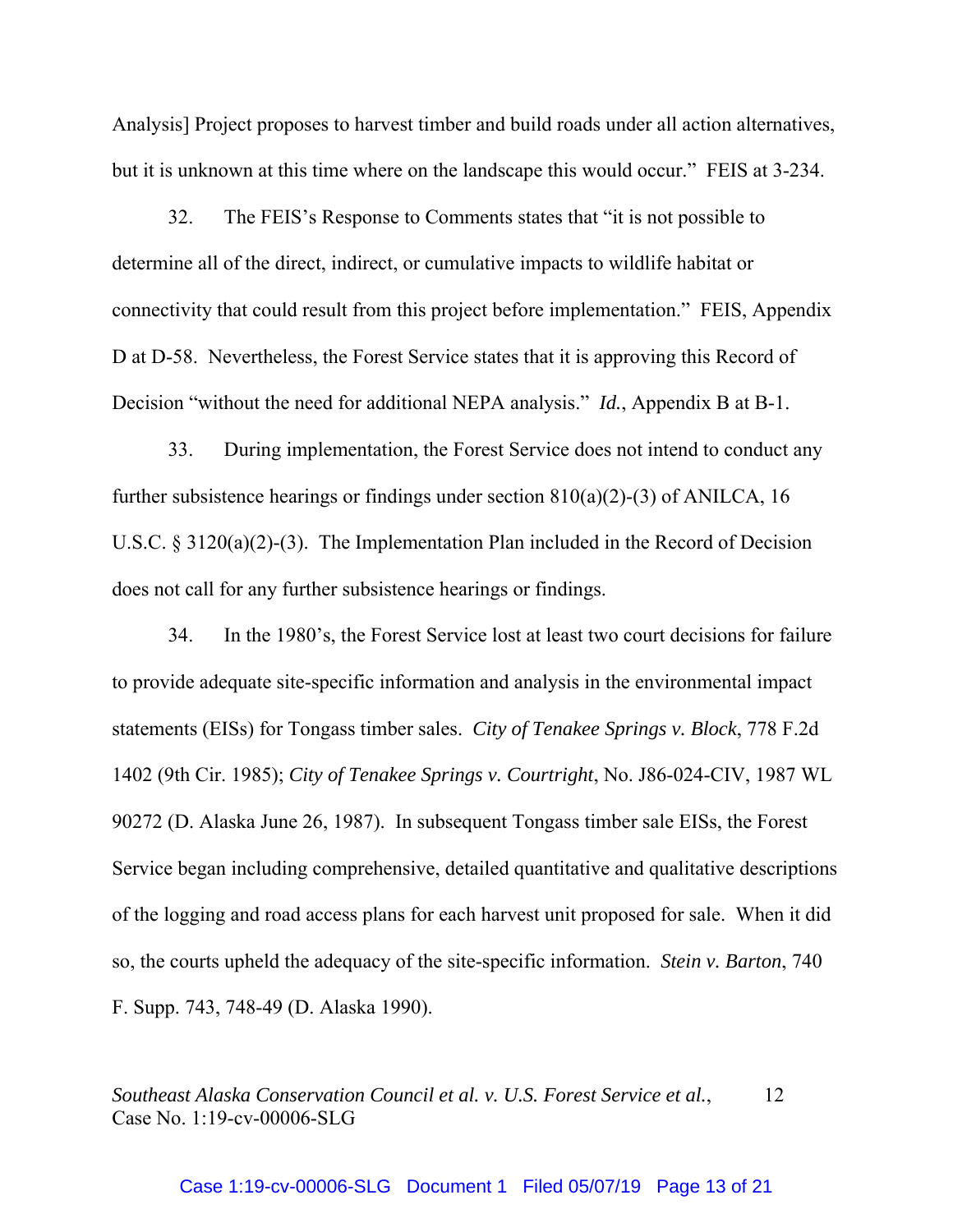35. When the Forest Service revised its programmatic land and resource management plan for the Tongass in 1997, the agency included standards and guidelines requiring site-specific information about timber cutting units and roads in project planning. For timber cutting units, the plan called for "unit cards" documenting mitigation and protection measures to be included in NEPA documents. U.S. Forest Service, Land and Resource Management Plan, Tongass National Forest at 4-98 (TIM114.XII.A) (1997). For roads, the plan required the agency, during project planning, to "identify resource concerns and site specific mitigation measures" and to "[c]learly document" them to facilitate implementation. *Id.* at 4-103 (TRAN212.I.D).

36. When the Forest Service amended the land and resource management plan in 2008, the agency restated the requirement for unit cards in NEPA documents and expanded it, requiring "a map with relevant resource features." U.S. Forest Service, Tongass National Forest, Land and Resource Management Plan at 4-71 (TIM4.I.C) (2008). For roads, the 2008 amendment included a provision that added a hyphen but was otherwise identical to TRAN212.I.D from the 1997 plan. *Id.* at 4-81 (TRAN3.I.D).

37. When the Forest Service amended the land and resource management plan again in 2016, the agency again restated the requirement for unit cards. The 2016 Amended Forest Plan modified that standard to specify that the cards would be in electronic format and would be included with both draft and final NEPA documents. This standard also added a reference to a provision of the Forest Service Handbook.

*Southeast Alaska Conservation Council et al. v. U.S. Forest Service et al.*, 13 Case No. 1:19-cv-00006-SLG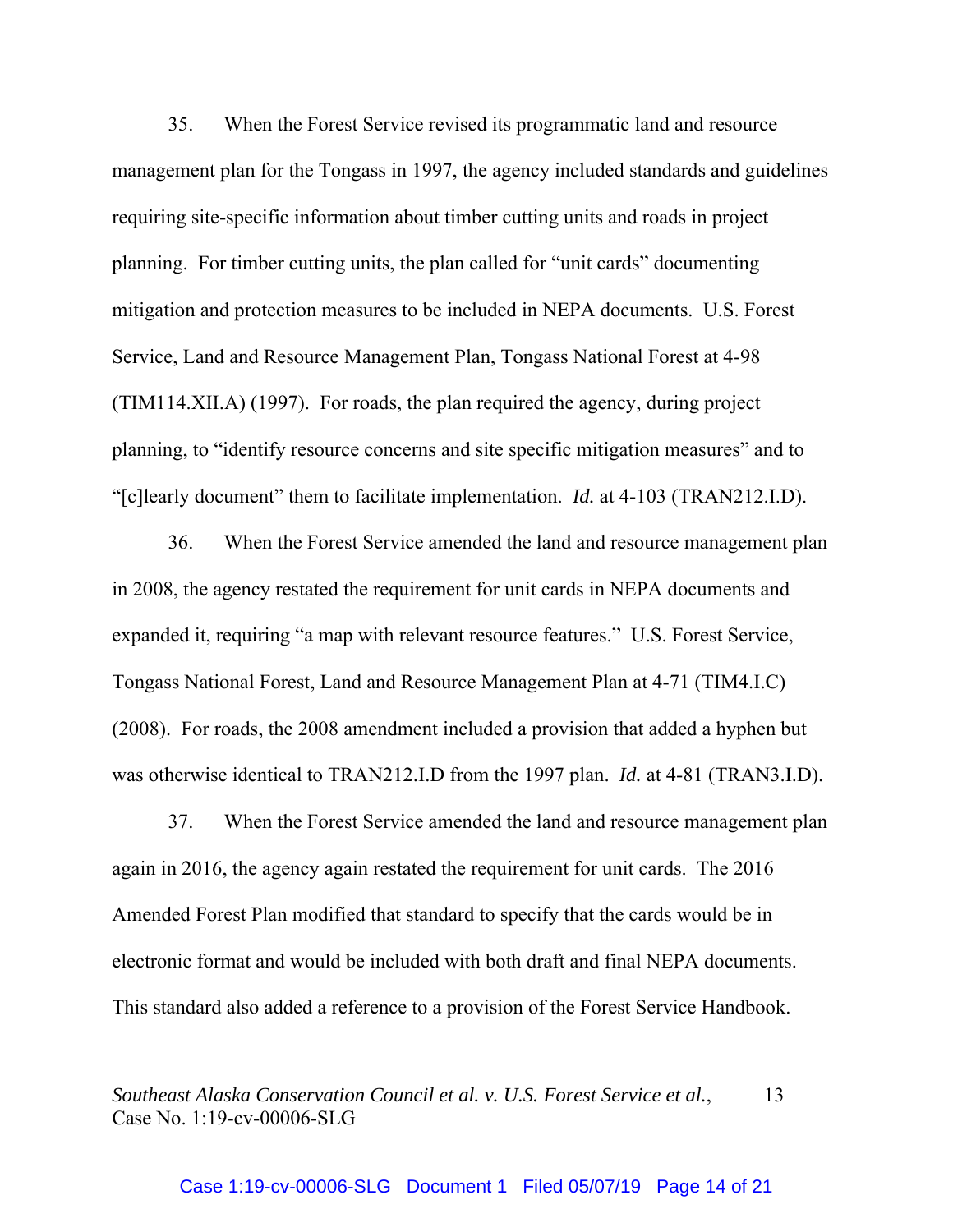2016 Amended Forest Plan at 4-68 (TIM3.I.C). For roads, the 2016 Amended Forest Plan included a provision identical to TRAN3.I.D as it appeared in the 2008 amendment. *Id.* at 4-77 (TRAN3.I.D).

38. The purpose of the plan provisions described in paragraphs 35-37 above was to ensure compliance with NEPA in site-specific project planning.

39. The 2016 Amended Forest Plan is the currently applicable plan for the Tongass.

40. In the DEIS and FEIS for the Prince of Wales Project, the Forest Service did not include unit cards. The agency has taken the position that the timing component of TIM3.I.C—requiring that the unit cards be included in draft and final NEPA documents—is no longer applicable. The Forest Service has never adopted a plan amendment or revision to remove or modify TIM3.I.C.

41. During the planning process for the Prince of Wales Project, the Forest Service did not identify site-specific mitigation measures for roads. The Forest Service has never adopted a plan amendment or revision to remove or modify TRAN3.I.D.

42. After issuing the FEIS and signing the Record of Decision, the Forest Service held a public workshop on April 6, 2019 in Klawock, Alaska (on Prince of Wales Island). At this workshop, the Forest Service provided maps indicating four general areas proposed for the first timber sale to take place under the Project. The agency indicated it anticipates offering 50 mmbf of old-growth timber in the first sale. This information is

*Southeast Alaska Conservation Council et al. v. U.S. Forest Service et al.*, 14 Case No. 1:19-cv-00006-SLG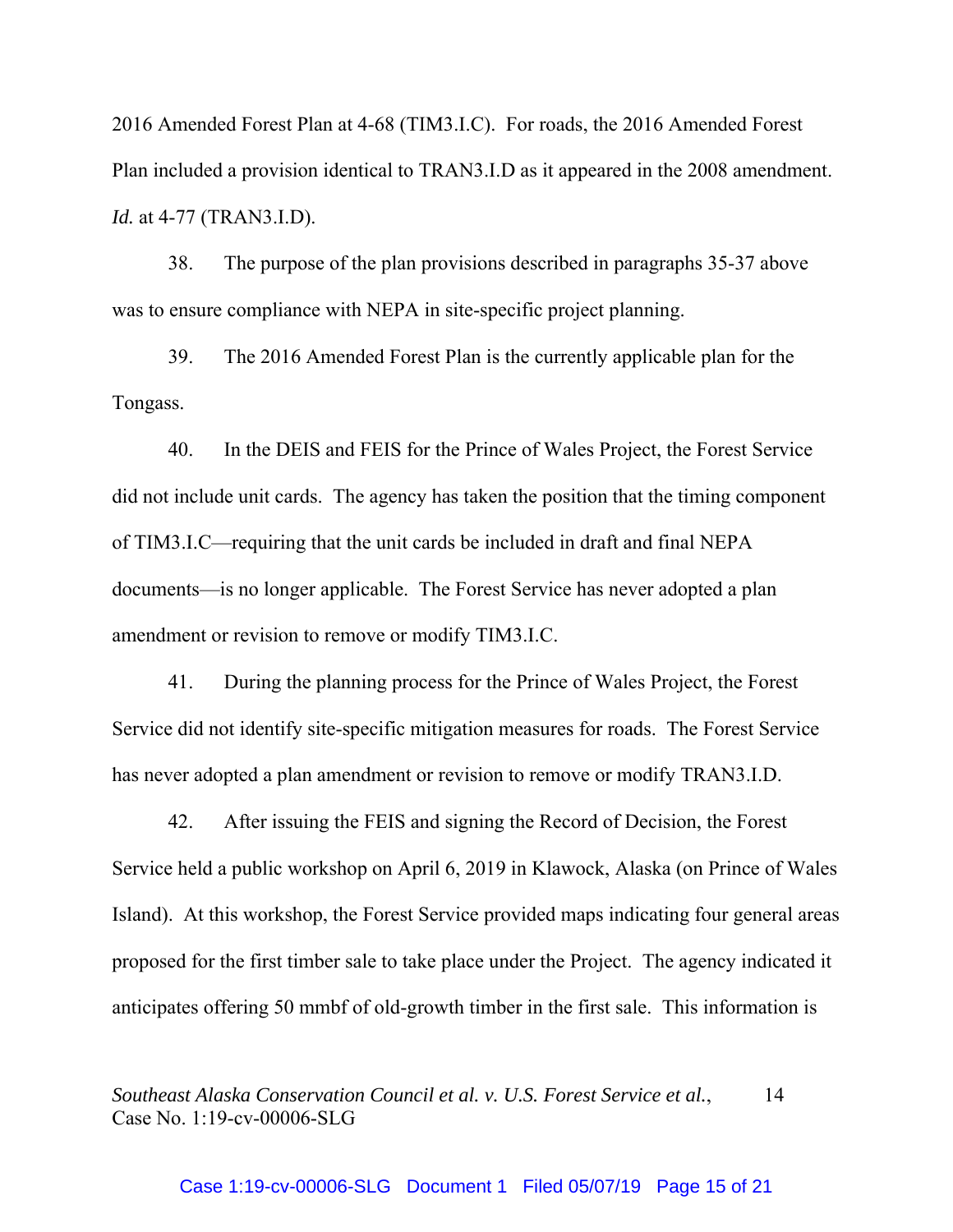currently posted online and available for a 30-day public comment period. Comments are due May 13, 2019.

43. The Forest Service anticipates offering the first timber sale under the Project by the end of fiscal year 2019. Logging or road work on the timber sale may commence before the end of fiscal year 2019.

# **COUNT I (National Environmental Policy Act)**

44. NEPA requires federal agencies to prepare an EIS on any proposal for "major Federal actions significantly affecting the quality of the human environment." 42 U.S.C.  $\S$  4332(2)(C).

45. NEPA regulations require federal agencies to discuss the direct, indirect, and cumulative effects of their actions in the EIS. 40 C.F.R. §§ 1502.16, 1508.8. The EIS should provide a clear basis for choice among alternatives. 40 C.F.R. § 1502.14.

46. The FEIS does not provide site-specific information about the Prince of Wales Project or its impacts. The FEIS does not disclose specific locations where logging or road construction will occur. As of March 2019, the Forest Service had not determined where within the project area the logging or road construction would take place.

47. By using this approach, the FEIS does not adequately address the direct, indirect, and cumulative effects of the Project on the human environment. The FEIS does not provide a clear basis for choice among alternatives. The FEIS does not contain

*Southeast Alaska Conservation Council et al. v. U.S. Forest Service et al.*, 15 Case No. 1:19-cv-00006-SLG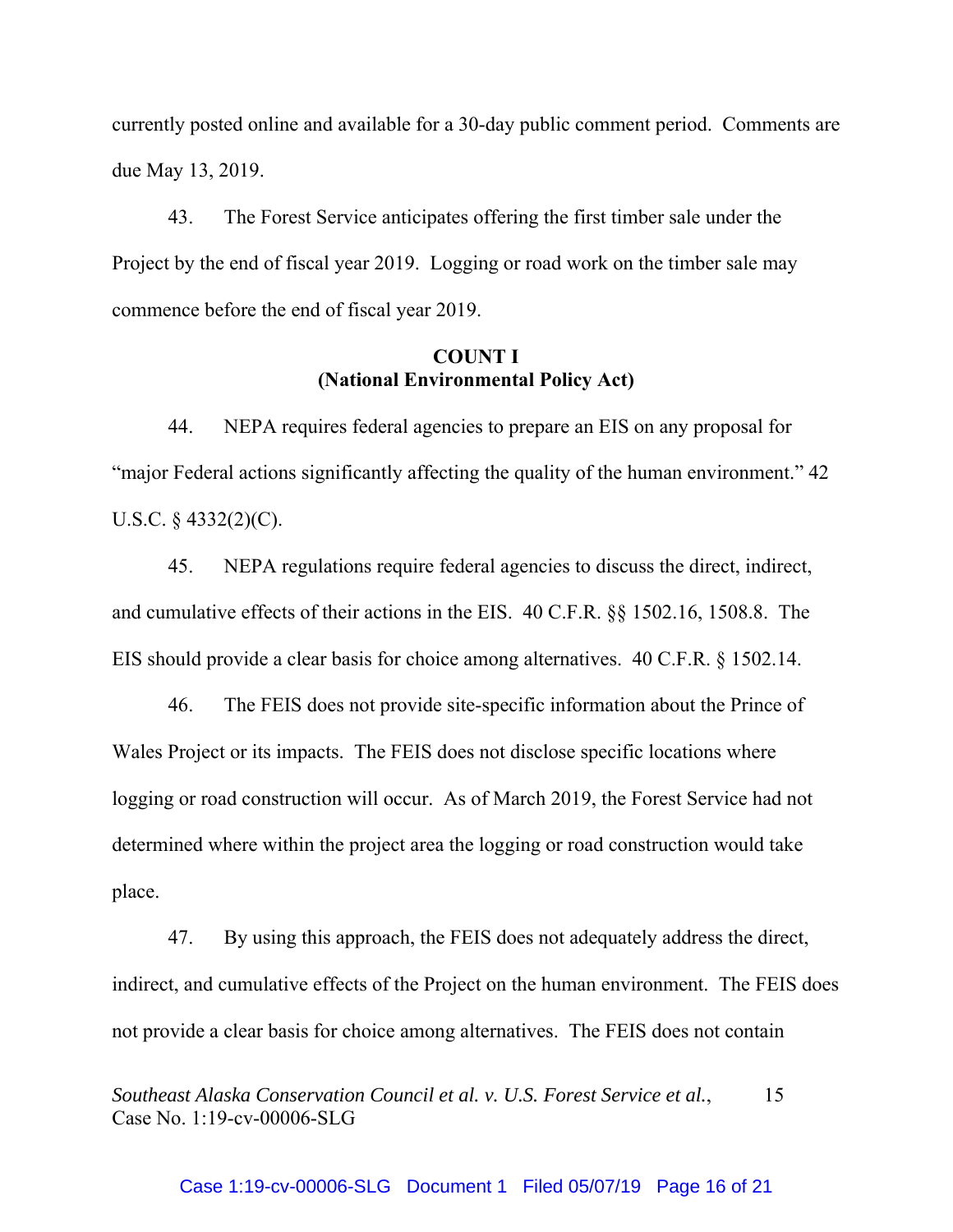sufficient information to foster informed decision-making or informed public participation. For these reasons, the FEIS violates NEPA, 42 U.S.C. § 4332(2)(C), and is therefore "not in accordance with law" under 5 U.S.C. § 706(2)(A) and "without observance of procedure required by law" under 5 U.S.C. § 706(2)(D).

# **COUNT II (Alaska National Interest Lands Conservation Act)**

48. ANILCA requires federal land agencies to evaluate the effects of, and alternatives to, any disposition of federal public land on subsistence uses and needs. 16 U.S.C. § 3120(a). Where the disposition of the land may significantly restrict subsistence uses, the agency is required to conduct hearings in the vicinity of the area involved and to make certain findings justifying the restriction. *Id.* § 3120(a)(2)-(3). When an EIS is required, the agency is required to include the hearing and the findings in the EIS. *Id.* § 3120(b).

49. The FEIS and Record of Decision acknowledge that the Prince of Wales Project may cause a significant restriction of subsistence uses of deer. The Forest Service conducted hearings and made findings under ANILCA section 810.

50. The FEIS does not provide site-specific information about the Prince of Wales Project or its effects on subsistence uses. The FEIS does not disclose specific locations where logging or road construction will occur. As of March 2019, the Forest Service had not determined where within the project area the logging or road construction would take place.

*Southeast Alaska Conservation Council et al. v. U.S. Forest Service et al.*, 16 Case No. 1:19-cv-00006-SLG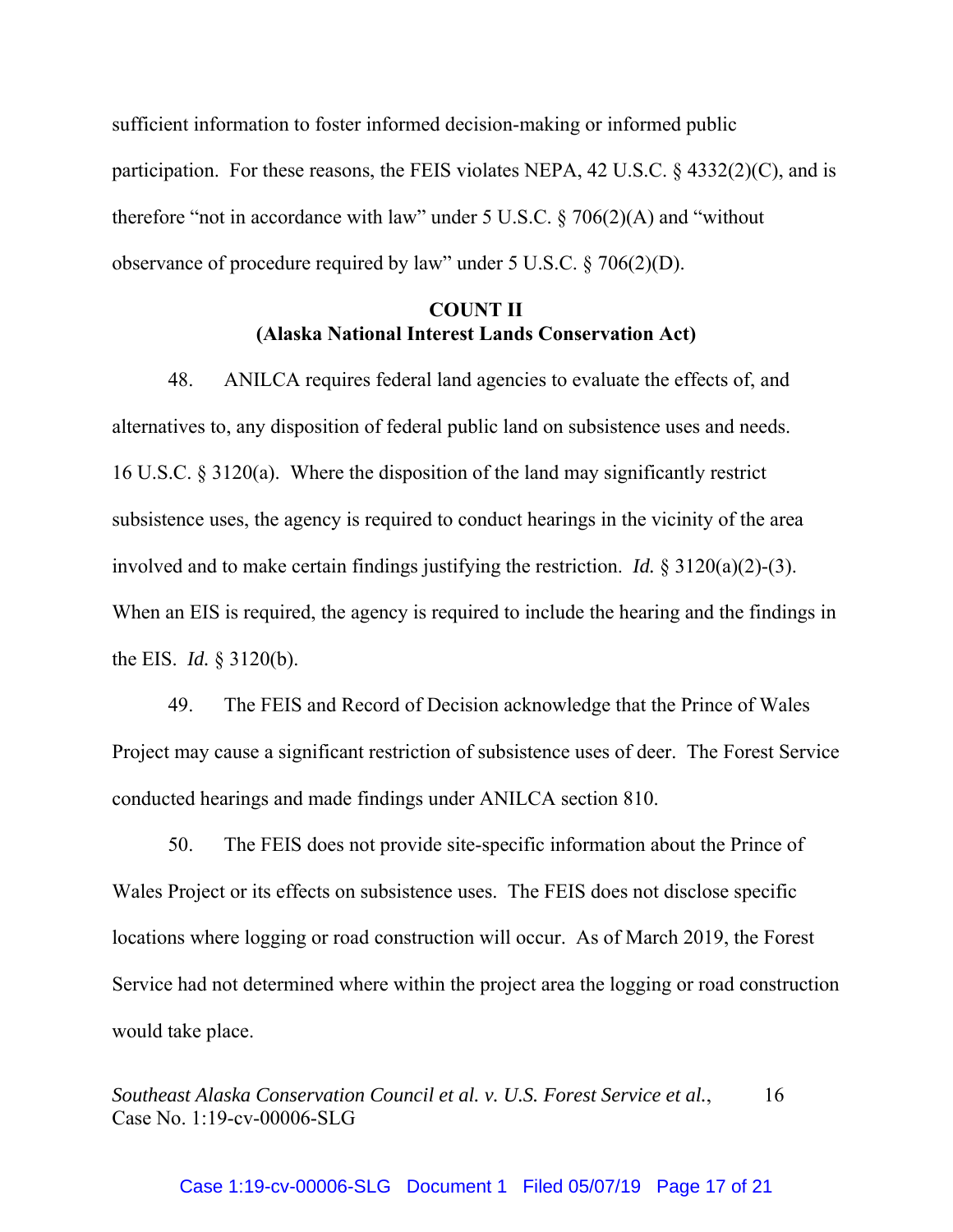51. By using this approach, the FEIS does not adequately address the direct, indirect, and cumulative effects of the Project on subsistence uses. The FEIS does not provide a clear basis for choice among alternatives. The FEIS does not contain sufficient information to foster informed decision-making or informed public participation. The FEIS does not provide adequate information for the required subsistence hearings or findings required by ANILCA §  $810(a)(2)-(3)$ . 16 U.S.C. §  $3120(a)(2)-(3)$ . For these reasons, the FEIS violates ANILCA section 810, 16 U.S.C. § 3120, and is therefore "not in accordance with law" under 5 U.S.C. § 706(2)(A) and "without observance of procedure required by law" under 5 U.S.C. § 706(2)(D).

# **COUNT III (National Forest Management Act)**

52. NFMA requires that "[r]esource plans and permits, contracts, and other instruments for the use and occupancy of National Forest System lands shall be consistent with the land management plans." 16 U.S.C. § 1604(i). The Forest Service has adopted the 2016 Amended Forest Plan as the land management plan for the Tongass National Forest.

53. The 2016 Amended Forest Plan establishes "standards," which are "mandatory requirements or minimums that must be met" in decision-making. 2016 Amended Forest Plan at 1-4.

*Southeast Alaska Conservation Council et al. v. U.S. Forest Service et al.*, 17 Case No. 1:19-cv-00006-SLG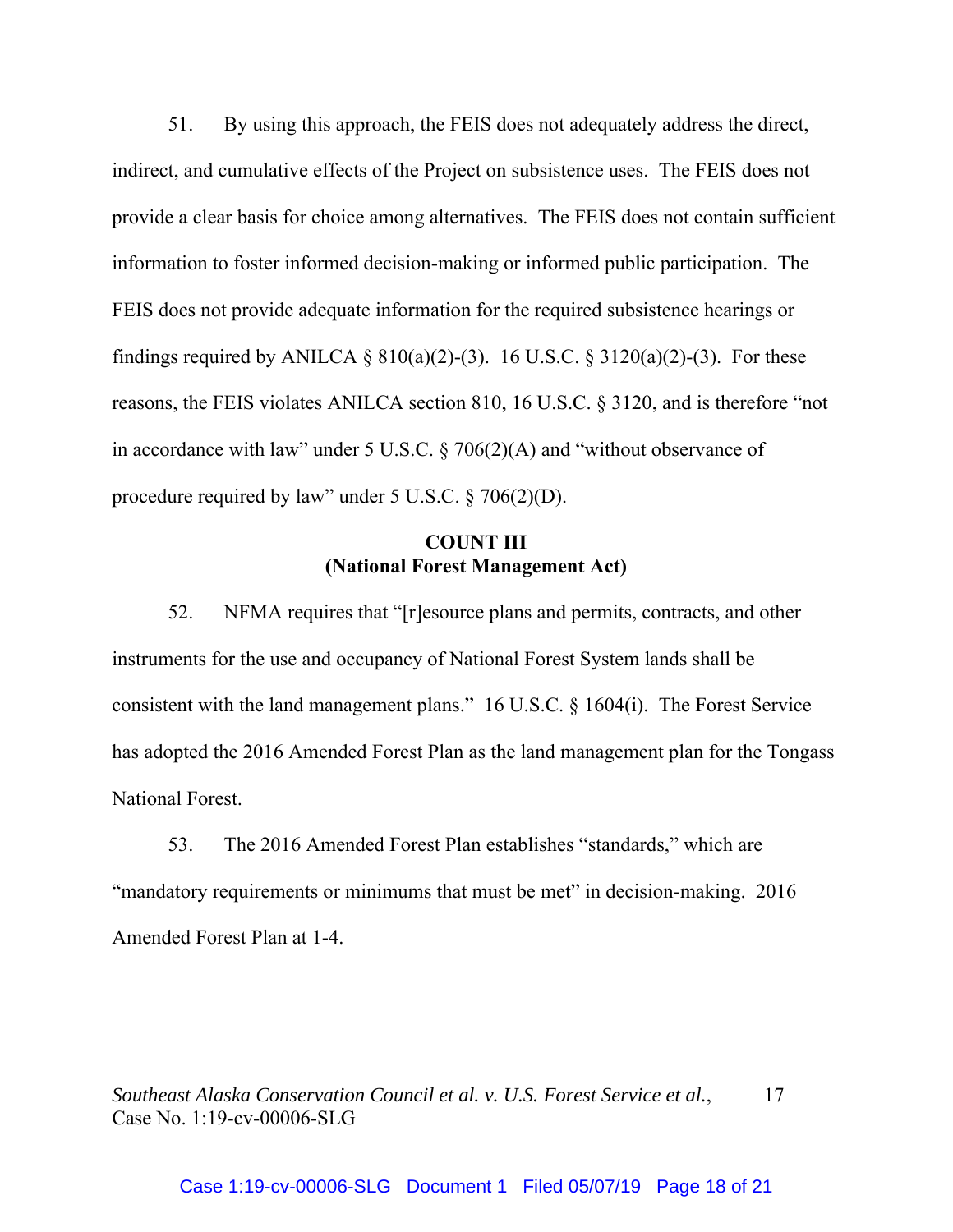54. These standards include a requirement that "[t]imber harvest unit cards…will be provided electronically when Draft or Final NEPA documents and decisions are published." *Id.* at 4-68 (TIM3.I.C).

55. Neither the DEIS nor the FEIS included unit cards. The Forest Service stated it will not prepare unit cards until the implementation phase. Implementation began after the Record of Decision was signed.

56. For transportation, including roads, the 2016 Amended Forest Plan includes the following standard: "During project planning, identify resource concerns and sitespecific mitigation measures. Clearly document these mitigation measures to facilitate project implementation and monitoring." *Id.* at 4-77 (TRAN3.I.D).

57. During project planning for the Prince of Wales Project, the Forest Service did not identify resource concerns for the roads. During project planning for the Prince of Wales Project, the Forest Service did not identify site-specific mitigation measures for the roads. The Forest Service intends to develop site-specific design and mitigation measures during implementation.

58. The Forest Service's failure to provide unit cards for timber cutting in the DEIS and FEIS is not consistent with the 2016 Amended Forest Plan. This failure is therefore a violation of NFMA, 16 U.S.C. § 1604(i), "not in accordance with law" under 5 U.S.C. § 706(2)(A), and "without observance of procedure required by law" under 5 U.S.C. § 706(2)(D). The Forest Service's failure to identify resource concerns or site-

*Southeast Alaska Conservation Council et al. v. U.S. Forest Service et al.*, 18 Case No. 1:19-cv-00006-SLG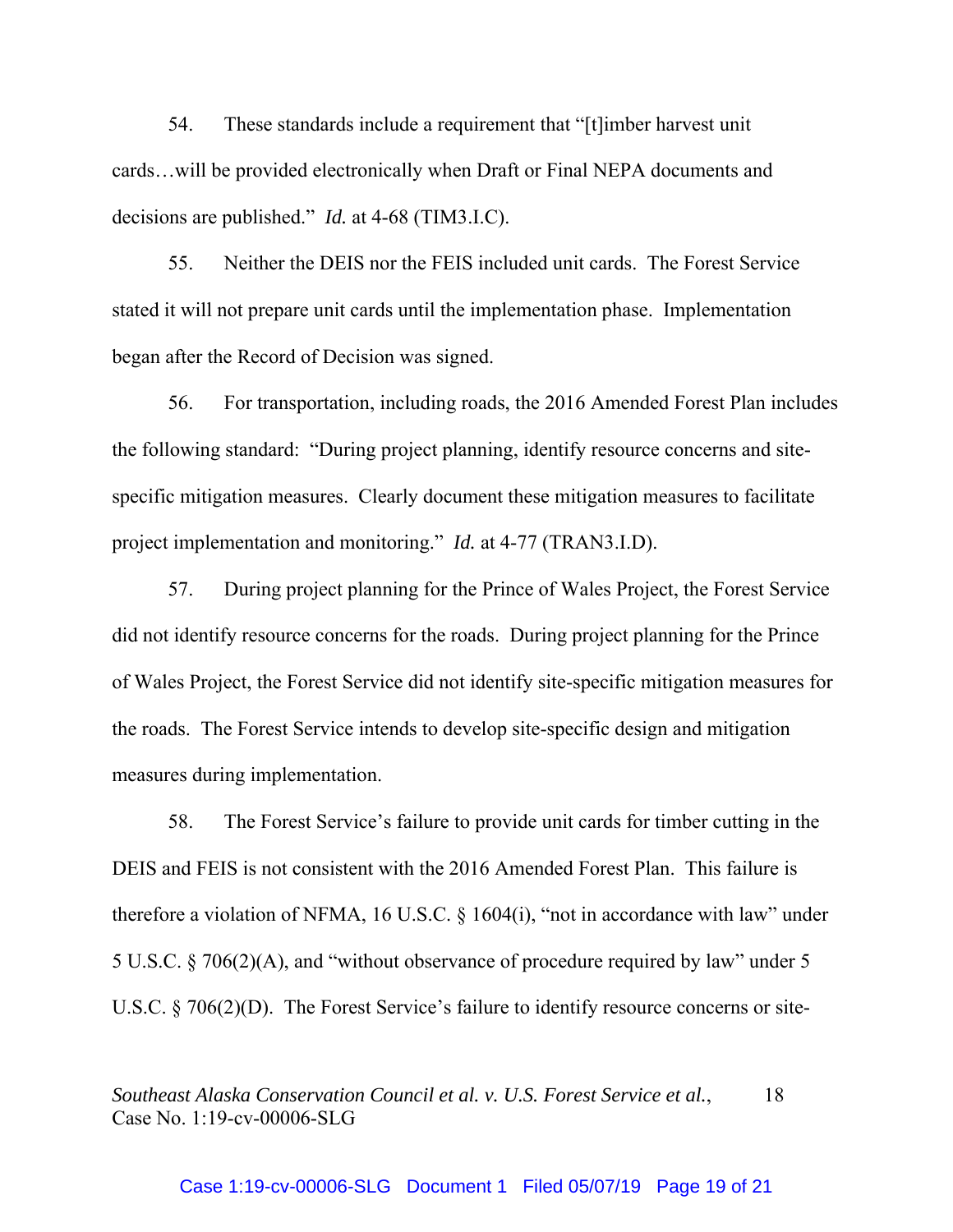specific mitigation measures for new roads during project planning is not consistent with the 2016 Amended Forest Plan. This failure is therefore a violation of NFMA, 16 U.S.C. § 1604(i), "not in accordance with law" under 5 U.S.C. § 706(2)(A), and "without observance of procedure required by law" under 5 U.S.C. § 706(2)(D).

# **PRAYER FOR RELIEF**

WHEREFORE, Plaintiffs respectfully request that the Court:

1. Enter a declaratory judgment that the failure to include site-specific information about logging and roads in the FEIS violates NEPA;

2. Enter a declaratory judgment that the failure to include site-specific information about logging and roads in the FEIS violates ANILCA section 810;

3. Enter a declaratory judgment that Defendants violated NFMA and the 2016 Amended Forest Plan by failing to provide unit cards with the DEIS or FEIS or sitespecific road planning information during the planning process;

4. Set aside the Record of Decision or portions of it deemed not in compliance with law;

5. Enter preliminary and permanent injunctive relief as needed to prevent irreparable harm from implementation of the Prince of Wales Project until Defendants comply with NEPA, ANILCA, NFMA, and the 2016 Amended Forest Plan;

6. Award Plaintiffs the costs of this action, including reasonable attorneys' fees pursuant to the Equal Access to Justice Act, 28 U.S.C. § 2412; and

*Southeast Alaska Conservation Council et al. v. U.S. Forest Service et al.*, 19 Case No. 1:19-cv-00006-SLG

### Case 1:19-cv-00006-SLG Document 1 Filed 05/07/19 Page 20 of 21